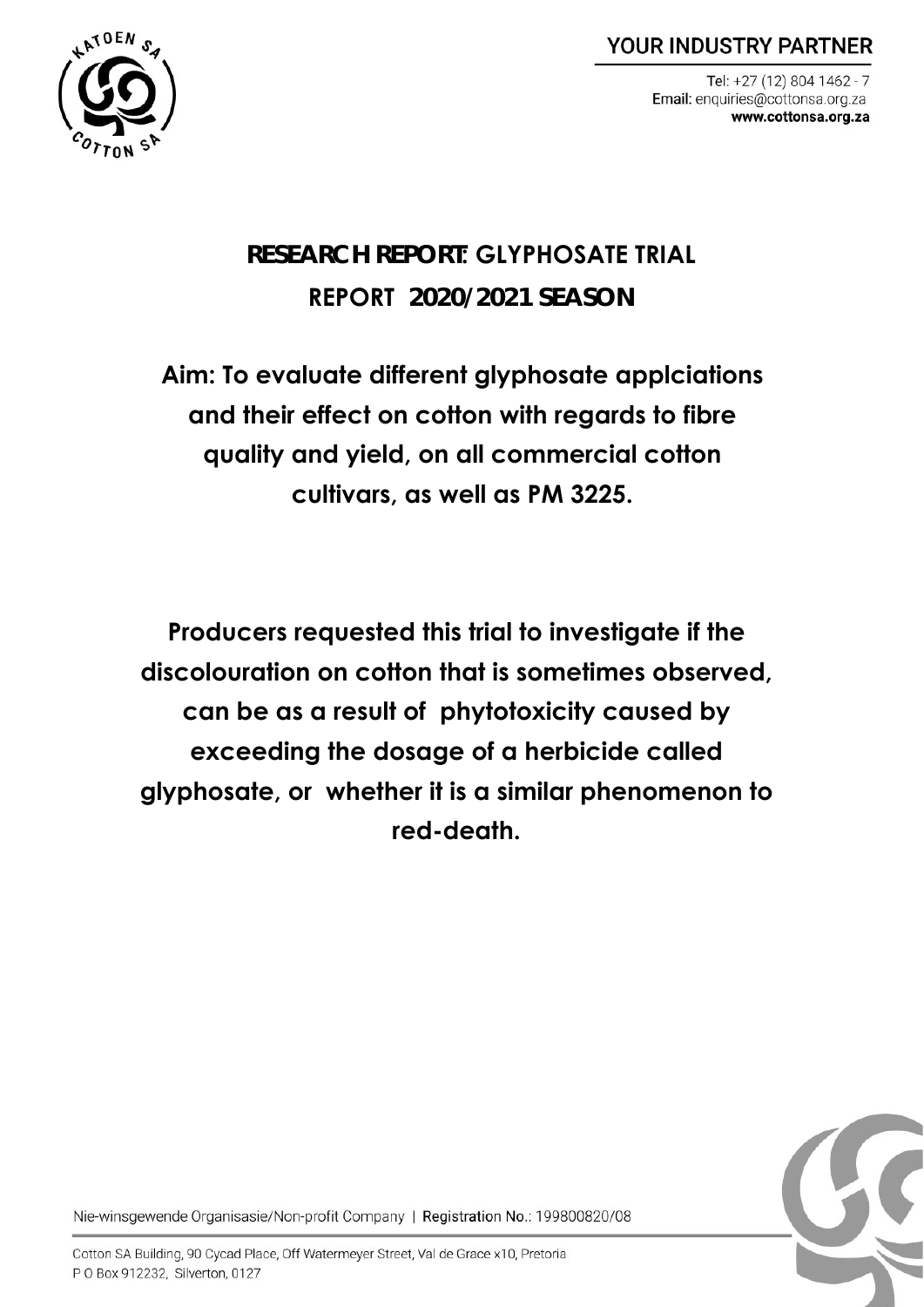# **Project Glyphosate resistant trial Project leader Steyns' Agricultural Services**

Locality **Makhathini Experimental Farm** International Controller May 141 mm

Variety Candia, DP 1531, DP 1541, DP 1240 PM3225 Rain: 548 mm

Thinning 2020/12/28 Plot size: 16m<sup>2</sup> **Growth regulator treatments**

Plant date 2020/12/15

ATOEN<sub>S</sub>

Contractor

Layout Randomized block design with 5 repetitions

| Treatments (glyphosate in different dosages) | Dosages per ha (liters) |        |        |        |        |  |
|----------------------------------------------|-------------------------|--------|--------|--------|--------|--|
| <b>Varieties</b>                             | DP1531                  | DP1541 | DP1240 | Candia | MP3225 |  |
| Control                                      |                         |        |        |        |        |  |
| 3 liters/ha x 4                              |                         |        |        |        |        |  |
| 4 liters /ha x 4                             |                         |        |        |        |        |  |
| 5 liters/ha x 4                              |                         |        |        |        |        |  |

Symptoms of overdosage of glyphosate

#### **Dates of treatments**

1st treatment 2/01/2021 & handweed control & 29/12/2020 2nd treatment 23/01/2021 & handweed of control 3rd treatment 15/02/2021 & handweed of control 4th treatment 20/03/2021 & handweed of control



#### **Conclusions:**

\*Sign. diff (ANOVA), comparing yield and cultivar (df = 80; LSD = 413.5191) (interaction with treatments, n.s) \* PM3225 showed some wilting, but still highest overall yield \*Effect of cultivar on yield ( $p = 0.02$ ) meaning cultivars determine yield.

\*PM3225 on average gave a higher yield than the other cultivars.

\*One can predict yield per cultivar.

\*One can not say treatments differ significantly with regards to yield overall









\* Leaf damage due to glyphosate - not in control, present on all cultivars